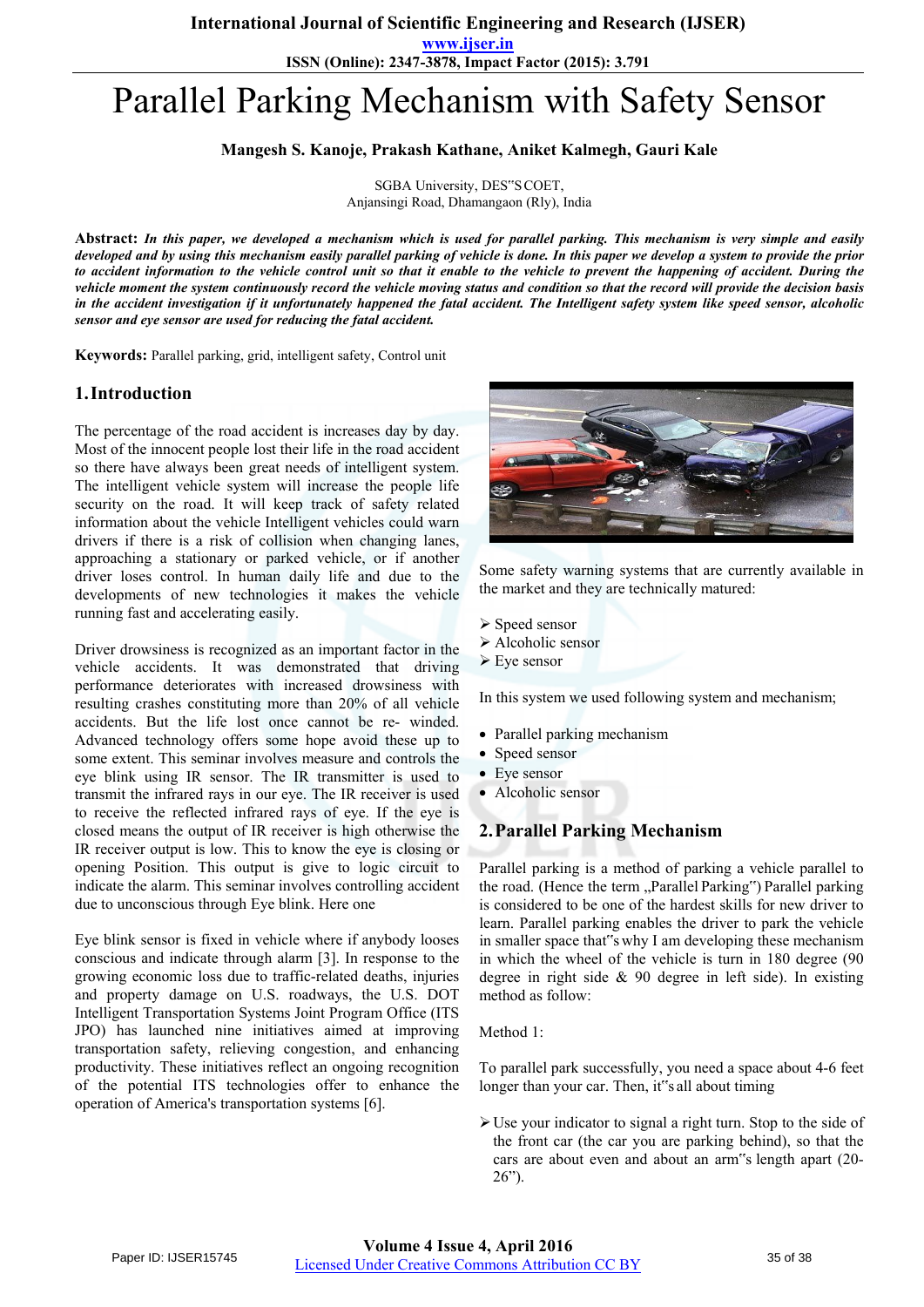# **International Journal of Scientific Engineering and Research (IJSER) www.ijser.in ISSN (Online): 2347-3878, Impact Factor (2015): 3.791**

While looking over your right shoulder, start backing slowly, then start turning the wheel to the right. Aim toward the right rear corner of the space.



**Figure 2.1:** General Parallel Parking [8]

- $\triangleright$  When your front seat is in line with the rear bumper of the front car, stop and turn the steering wheel one revolution to the left to straighten the tires. Continue backing at this angle until your right front fender just clears the left rear fender of the front car. (At this point, your left rear bumper will be in line with the left front bumper of the back car.)
- $\geq$  Quickly turn the steering wheel to the left and finish reversing into the parking spot. Looking over your left shoulder during this part of the maneuver may help you align with the rear car – or use your rear view mirror.
- $\triangleright$  To straighten out, turn the steering wheel one revolution to the right before pulling forward [7].

#### Method 2:

In second concept, the idea is to lift the car on additional four wheels and park the car without using a steering mechanism. A lifting and parking mechanism which can be attached to the bottom of the car could be a solution for parallel parking. Figure depicts the working of lifting and parking mechanism. A driver finds a suitable parking place and stops there. Then he/she chooses the option to park vehicle towards right side or left side. on pressing the parking lever parking, mechanism starts mounted perpendicular to the kerb. This mechanism contain another four wheel on the basis of that car mechanism can work easily. Then car automatically moves on their wheels to the direction selected. After parking the car, driver presses the normal position lever and the mechanism automatically brings the car back to its normal position and parking can easily done [8].



New Method:

These projects explain the parallel parking mechanism and also explain the working of speed sensor. Parallel parking is a method of parking a vehicle parallel to the road. Parallel parking is considered to be one of the hardest skills for new driver to learn. Parallel parking enables the driver to park the

vehicle in smaller space that"s why we are developing these mechanism in which the wheel of the vehicle is turn in 180 degree (90 degree in right side & 90 degree in left side). By using the gear mechanism we successfully developed the mechanism which is used for parallel parking. The four wheels operate individually by means of the electrical motor. The four wheels are attached to four spur gears. The front two gears are attached to another gear by means of tooth belt. Gear which placed in centre between two gears the centre gear also operates by means of electrical motor. Similarly the mechanism is in the rear side also. When we need parallel parking at that time with the help of electrical motor the rear wheel and front wheel turn at any angle which we need. Generally for parallel parking we turn both four wheel in 90 degree and successfully parking is done.



**Figure 2.2:** Parallel Parking Mechanism

# **3.Eye Sensor**

This sensor involves measure and control the eye blink using IR sensor. The IR transmitter is used to transmit the infrared rays in our eye. The IR receiver is used to receive the reflected infrared rays of eye. If the eye is closed means the output of IR receiver is high otherwise the IR receive output is low. This to know the eye is closing or opening position. This output is give to logic circuit to indicate the alarm [4].



**Figure 3.1:** Eye Sensor [4]

It reports in statistics that the fatality rate increases by four times when the driver is sleepiness in driving therefore many researches are focused on finding the relationship between the sleepiness with the driver"s eye- lids width, the visibility of the pupil, the motion of the head etc [9]. Industrial Technology Research Institute (ITRE) has even used the ultra wide bandwidth (UWB) technique to integrate low power pulsed electromagnetic (EM) waves to precisely measure the driver"s physiological signals such as his heartbeat and respiration etc. It is also through the development of various system algorithms to detect driver"s psychic status. In all these technology developments its main purpose is trying to emit warning signal to awake the driver before his falling into. A driver state of drowsiness can also be characterized by the resulting vehicle behavior such as the latera position, steering wheel movements, and time-to-line crossings whom correspondence should be addressed not intrusive, they are subject to several limitations related to the vehicle type, driver experience, and geometric characteristics and condition of the road. Among these various possibilities, the monitoring of a driver"s eye state by a camera is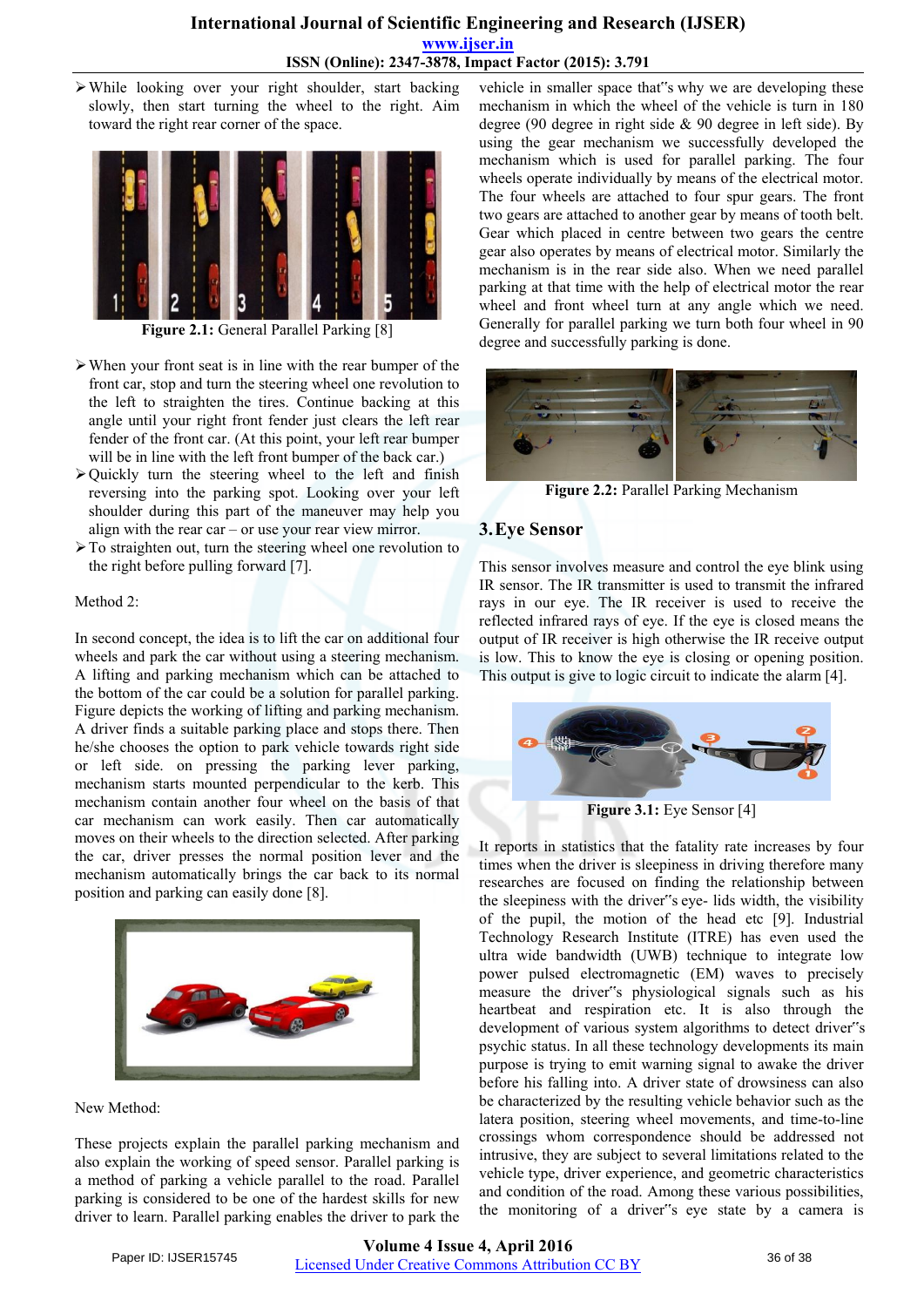## **International Journal of Scientific Engineering and Research (IJSER) www.ijser.in ISSN (Online): 2347-3878, Impact Factor (2015): 3.791**

considered to be the most promising application due to its accuracy and Non-intrusiveness. The driver"s symptoms can be monitored to determine the driver"s drowsiness early enough to take preventive actions to avoid an accident [5]

Basically the block diagram mainly consists of 4 parts:

- LM358 Comparator
- Eye Blink Sensor
- $\triangleright$  LCD
- $\geq 8051$  Microcontroller
- Buzzer



**Figure 3.2:** Block Diagram of Eye Sensor [4]

# **4.Alcoholic Sensor**

This type of sensors in cars is a great safety factor which can be embedded in the steering of the cars. When the driver starts the ignition, sensor measures the content of the alcohol in his breath and automatically switches off the car which will stop the drink driving offenders. Thus we can reduce alcohol related road accidents and hence these kinds of detectors have a great relevance. It can also be used in schools, colleges, offices and some public places such as hospitals, libraries etc [2].

Figure .shows the block diagram of the proposed alcohol detection system. It consists of an alcohol sensor, a microcontroller, a relay and a buzzer. this is an alcohol sensor, which detects ethanol in the air. It is one of the straight forward gas sensors so it works almost the same way with other gas sensors. Typically, it is used as part of the breathalyzers or breath testers for the detection of ethanol in human breath. This sensor measures the content of alcohol from the breath of drunken people. The sensor delivers a current with linear relationship to the alcohol molecules from zero to very high concentrations. Output of the sensor is directly proportional to the alcohol content. When the alcohol molecules in the air meet the electrode that is between alumina and tin dioxide in the sensor, ethanol burns into acetic acid then more current is produced. So the more alcohol molecules more will be the current produced. Because of this current change, we get the different values from the sensor. Output of the sensor is then fed to the microcontroller for comparison.



#### **Figure 4.1:** Block diagram of the proposed alcohol detection system

The output of the sensor is in the analog nature which should be converted into digital format. This is done by the analog to digital converter of the microcontroller unit. The microcontroller controls the entire circuit. When the measured value reaches the threshold (here it is 255) the microcontroller switches the ignition ON. Then relay cuts off automatically and buzzer produces sound. The LCD displays the message that sent from the microcontroller unit [1].

# **5.Speed Sensor**

The wheel speed sensor is attached to the exactly near to the wheel. One disk is attached to that wheel in which four slots are present. The sensor is passes infrared through that disk. In the control unit we already set the speed limit. When infrared are passed through that disk the sensor count the RPM of the wheel. When the speed in above the set speed that time the control unit cut the supply and vehicle will be stop automatically.



**Figure 5.1:** Block Diagram of Speed Sensor

## **6.Advantages, Disadvantages and Applications**

#### **6.1 Advantages**

- $\triangleright$  Component establishes interface with other drivers very easy
- Life of the driver can be saved by using Eye Sensor, Alcoholic Sensor and Speed Sensor.
- > Traffic management can be maintained by reducing accidents.
- Drunken driving also prevented by using Alcohol detector.
- $\triangleright$  Safe parking with no damage or distraction to nearer vehicles.
- Easy and efficient to test the alcohol content in the body.
- Helpful for police and provides an automatic safety systems for cars and other vehicles as well.